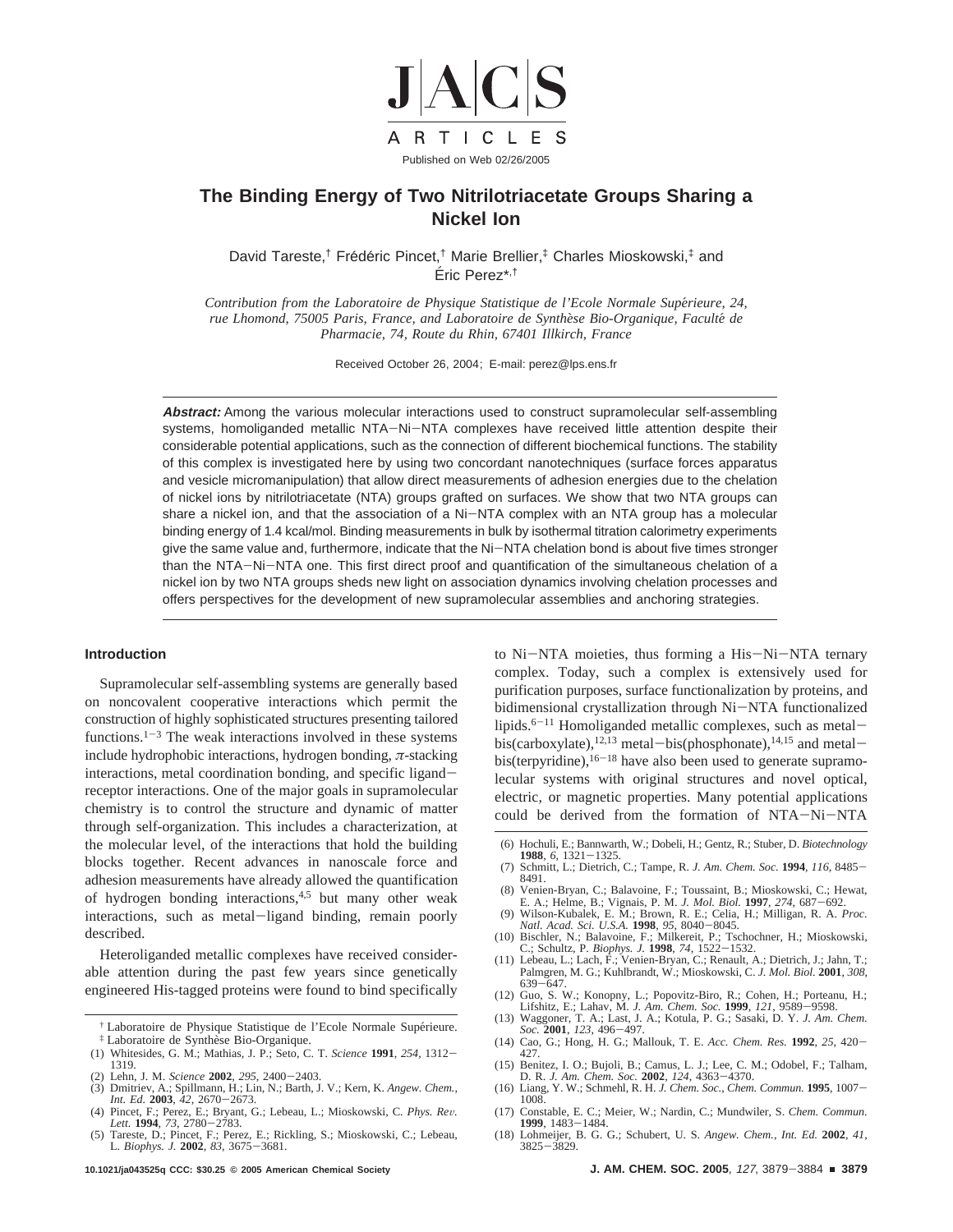

**Figure 1.** Structure of the synthesized lipids: (a) NTA-DOGA and (b) Ni-NTA-DOGA. The unsaturations of the chains allow the functionalized lipids to have some translational freedom within their monolayer, and the flexible spacers provide rotational freedom to the headgroups. Functional groups from opposite surfaces can thus adopt the most favorable configuration to interact with each other.

complexes, which up to now have been scarcely studied. Since it involves only small synthetic molecules, this system would be notably more convenient than the usual streptavidin-biotin interaction for anchoring specific molecules on surfaces or creating bifunctional compounds.

The present paper is devoted to the evaluation of the stability of NTA-Ni-NTA complexes on surfaces by using the surface forces apparatus<sup>19</sup> and the vesicle micromanipulation technique20-<sup>22</sup> and, in bulk, through isothermal titration calorimetry experiments.23 The first two techniques involved bilayers in which lipids having either the NTA ligand or its chelate, the Ni-NTA complex, as headgroups were incorporated (NTA-DOGA and Ni-NTA-DOGA lipids, Figure 1). SFA experiments involved monolayers of NTA-DOGA or Ni-NTA-DOGA lipids deposited by the Langmuir-Blodgett method<sup>24</sup> on solid mica surfaces, with their headgroups facing the aqueous medium (Figure 2a). In the vesicle micromanipulation experiments, NTA-DOGA or Ni-NTA-DOGA lipids were incorporated in the membrane of stearoyl-oleoyl-phosphatidylcholine (SOPC) giant vesicles in the molar ratio of 1:10 (1 molecule of NTA-DOGA or Ni-NTA-DOGA for 10 molecules of SOPC) (Figure 3a). All of the experiments were performed at a pH value close to physiological pH with tris- (hydroxymethyl)aminomethane (Tris) buffer (pH 8.0). Surface forces apparatus and vesicle micromanipulation experiments gave concordant results; two NTA groups can dimerize by sharing a nickel ion, and the corresponding binding energy is weak (about 1.4 kcal/mol). Complementary microcalorimetry experiments were performed in volume by the titration of an aqueous solution of  $NiCl<sub>2</sub>$  with NTA groups. They led to the bulk determination of Ni-NTA and NTA-Ni-NTA association constants and chelation bond energies. The value obtained for the energy of the NTA-Ni-NTA complex shows no significant difference with the one measured on surface. Furthermore, the Ni-NTA chelation bond was found to be five times stronger (6.5 kcal/mol) than the NTA-Ni-NTA one. These results suggest that NTA-Ni-NTA complexes are stabilized by weak



*<sup>74</sup>*, 975-1001. (20) Evans, E. *Biophys. J.* **<sup>1980</sup>**, *<sup>31</sup>*, 425-431. (21) Evans, E.; Metcalfe, M. *Biophys. J.* **<sup>1984</sup>**, *<sup>46</sup>*, 423-426.



**Figure 2.** (a) SFA experiments. The reference distance  $D = 0$  corresponds to the contact between DMPE hydrophobic tails. NTA-DOGA and Ni-NTA-DOGA lipids form fluid layers even at high surface pressure, as checked from their compression isotherm. Their stability relative to desorption was measured at both the air/Tris and mica/Tris interfaces and proved to be less than 1%/h. This ensures that the lipids form stable, closepacked, and fluid monolayers on the time scale of force measurement experiments. (b) Force-distance profiles of the three systems (NTA/NTA, circles; NTA/Ni-NTA, squares, and Ni-NTA/Ni-NTA, triangles; approaching phases, open symbols; separating phases, filled symbols). Adhesive jumps are highlighted by arrows. The inset shows in a semilog scale the electrostatic double-layer repulsion that occurs between charged NTA-DOGA or Ni-NTA-DOGA monolayers.

interactions and are, therefore, a promising tool for the development of novel dynamic supramolecular assemblies.

#### **Materials and Methods**

**Chemicals.** The synthesis of the functionalized lipids (Figure 1) has been described in detail elsewhere.<sup>10</sup> In brief, the NTA group was covalently bound to two unsaturated C18 alkyl chains via a flexible spacer, thus leading to the desired lipid, 2-(biscarboxymethylamino)- 6-[2-(1,3-di-*O*-oleylglyceroxy)acetylamino] hexanoic acid lipid (NTA-DOGA lipid). To obtain the Ni-NTA-DOGA lipid, a chloroform solution of the NTA-DOGA lipid was stirred with an aqueous buffer (pH 8) containing 1 equiv of  $NiCl<sub>2</sub>$ .

Dimyristoyl-phosphatidyl-ethanolamine (DMPE) and SOPC lipids were purchased from Avanti Polar lipids. Tris buffer was purchased from Merck-Eurolab. All experiments were made using ultrapure water (purified with the Elgastat Maxima system, HPLC model).

**Surface Forces Apparatus (SFA).** The SFA technique gives the force (*F*) as a function of the separation distance (*D*) between two crossed-cylinder surfaces (radius *R*). The ratio of *F*(*D*)/*R* is proportional to the interaction energy *E*(*D*) between two plane surfaces following the Derjaguin approximation:25

$$
\frac{F(D)}{R} = 2\pi E(D) \tag{1}
$$

<sup>(22)</sup> Evans, E. *Colloids Surf.* **<sup>1990</sup>**, *<sup>43</sup>*, 327-347.

<sup>(23)</sup> Heerklotz, H.; Seelig, J. *Biochim. Biophys. Acta* **<sup>2000</sup>**, *<sup>1508</sup>*, 69-85.

<sup>(24)</sup> Gaines, G. L. *Insoluble Monolayers at Liquid*-*Gas Interfaces*; Interscience: New York, 1991.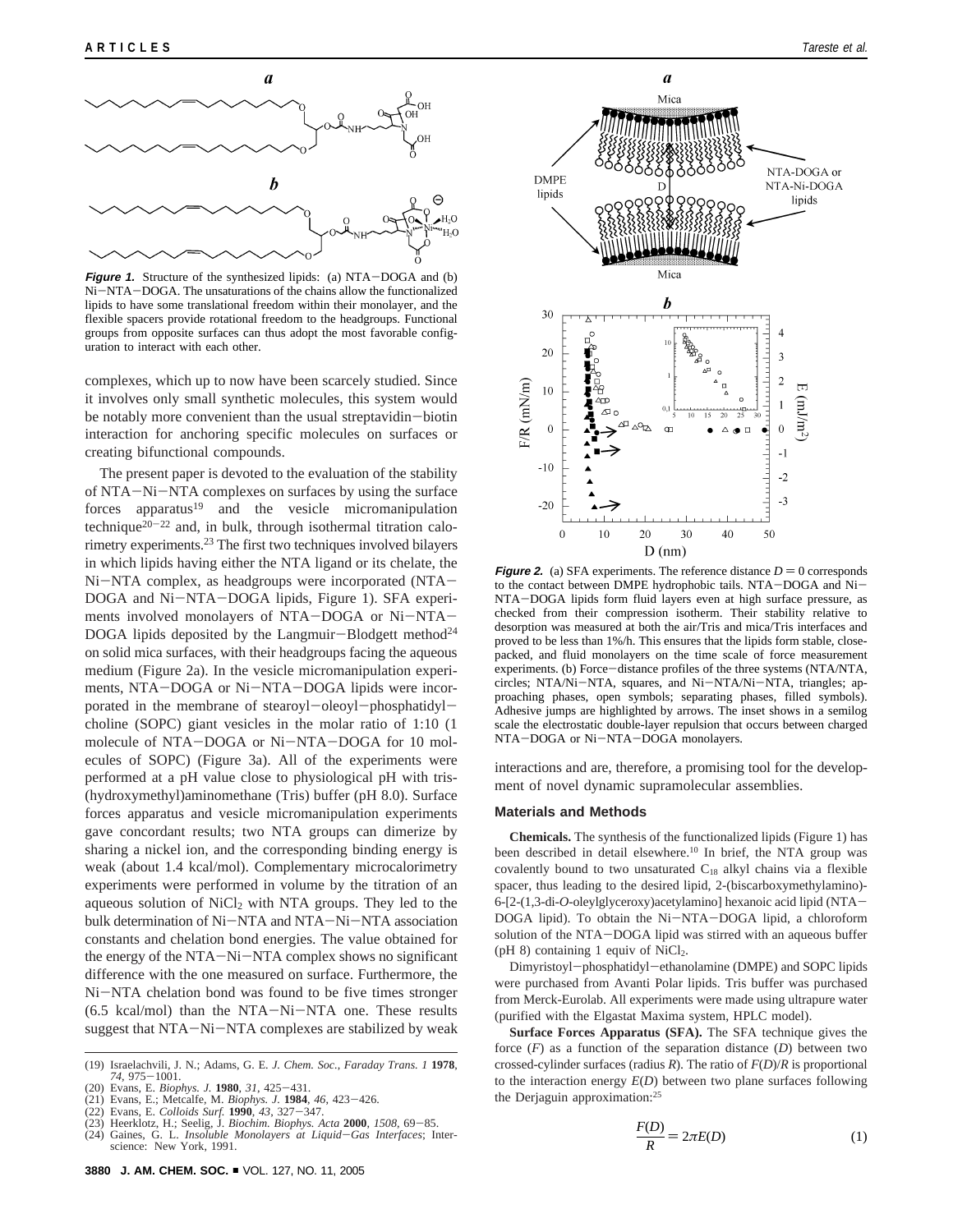

**Figure 3.** (a) Vesicle micromanipulation experiments. The adhesion energy  $(W<sub>0</sub>)$  between the two vesicles is deduced from the deformation of the soft vesicle, characterized by a geometrical factor  $G = 2(1 - Rc)/(1 - \cos \theta)R$ (see text). (b) Adhesion curves of the three systems (NTA/NTA, circles; NTA/Ni-NTA, squares; Ni-NTA/Ni-NTA, triangles; decreasing aspiration pressures, open symbols; increasing aspiration pressures, filled symbols). Adhesion energies  $(W_0)$  are given by the slope of the adhesion curves.

The force is measured with a leaf spring, and the distance is obtained interferometrically.19 In the present paper, force measurements were made between two lipid bilayers deposited on silvered mica surfaces using the Langmuir-Blodgett deposition technique.<sup>24</sup> A first monolayer of DMPE lipid was deposited in a solid state, at 38 mN/m, with its headgroups on the mica surface. A second monolayer of NTA-DOGA or Ni-NTA-DOGA lipids was deposited in a fluid state, at 35 mN/ m, with its headgroups facing the aqueous medium (Figure 2a). The reference distance  $D = 0$  corresponds to the contact between DMPE hydrophobic tails. Force measurements were performed in a 10 mM Tris buffer (a minimal concentration of Tris buffer compatible with the pH control was used to minimize the probability of contamination of the surfaces to which the technique is very sensitive); they consisted of cycles of approaching and then separating the surfaces. For each case, at least three experiments and three cycles per experiment were made.

**Vesicle Micromanipulation Technique.** The vesicle micromanipulation technique gives the macroscopic adhesion energy per unit area between two free lipid bilayers. Two giant vesicles are aspirated by micropipets; one of the two vesicles is strongly aspirated (tight vesicle),

and the other one is weakly aspirated (soft vesicle). The vesicles are then brought into contact. If an adhesion occurs, the soft vesicle deforms and takes the shape of the hard vesicle in the contact region (Figure 3a). The simultaneous knowledge of the geometrical parameters of this deformation (represented by a geometrical factor *G*) and of the aspiration pressure  $(\Delta P)$  of the soft vesicle provides the adhesion energy per unit area  $(W_0)$  between the two vesicle membranes:  $20-22$ 

$$
W_0 = \frac{(1 - \cos \theta)R}{2(1 - Rc)} \Delta P = \frac{\Delta P}{G}
$$
 (2)

where  $\theta$  is the contact angle between the two vesicles;  $R$  is the radius of the micropipets, and *c* is the average curvature of the soft vesicle (Figure 3a). Assuming a constant vesicle area and volume, the two parameters *c* and  $\theta$  can be calculated from the displacement ( $\Delta L$ ) of the soft vesicle inside its micropipet.20 In practice, one first takes a picture of the two vesicles when they are far from each other in order to determine their initial geometrical parameters. Then, several aspiration pressures of the soft vesicle are tested in order to obtain good statistics and to probe the reversibility of the adhesion process. Only data from reversible adhesion processes are considered reliable.

Giant vesicles were formed by rehydration of a dried lipid film deposited on a roughened Teflon disk.26,27 The lipid film was made of a 1:10 mixture in chloroform of NTA-DOGA or Ni-NTA-DOGA lipids and SOPC lipids (it was impossible to obtain stable giant vesicles from the pure NTA-DOGA or Ni-NTA-DOGA lipids). Vesicles were prepared in a 180 mM (190 mOsm) saccharose solution, and adhesion measurements were performed in a slightly hyperosmotic 130 mM (230 mOsm) Tris/NaCl buffer in order to have good osmotic control of the membrane tension.

**Isothermal Titration Calorimetry (ITC).** ITC is a convenient thermodynamic approach to monitor any chemical reaction initiated by the addition of binding components. By measuring the heat generated or absorbed during the association between interacting species, this method allows full determination of multiple thermodynamic parameters, such as the association constants (*K*), the reaction stoichiometry (*n*), the binding enthalpy ( $\Delta H$ ), and the entropy ( $\Delta S$ ).<sup>23</sup> In the present study, experiments were performed with an isothermal titration calorimeter from Microcal Inc.

In a typical experiment, the calorimetric cell was filled with 1.4 mL of a 0.05 mM solution of  $NiCl<sub>2</sub>$  in 100 mM Tris buffer (pH 8.0), and 5 *µ*L aliquots of a 0.85 mM solution of NTA in 100 mM Tris buffer (pH 8.0) were successively injected (58 consecutive additions for a total volume of 290  $\mu$ L of guest compound). The heat produced by the reaction was measured after each addition of NTA. The temperature (20 °C) was kept constant during the entire experiment, and continuous stirring was used to ensure rapid mixing of the solutions. Dilution effects were measured in a separate experiment by adding the same NTA solution to a pure Tris buffer solution. Thermodynamic and binding data were processed with the Microcal Origin software.

# **Results and Discussion**

**Force and Adhesion Measurements between Chelating Lipid Bilayers: Surface Characterization of the NTA**-**Ni**-**NTA Complex Binding Energy.** The surfaces used in the SFA and the vesicle micromanipulation techniques contained either Ni-NTA-DOGA or NTA-DOGA lipids and were thus complexed or not with nickel ions (Ni-NTA and NTA surfaces, respectively). This leads to three experimental configurations for probing the molecular binding energy between Ni-NTA complexes and NTA groups: NTA/NTA, NTA/Ni-NTA, and Ni-NTA/Ni-NTA systems.

<sup>(25)</sup> Derjaguin, B. V.; Muller, V. M.; Toporov, Y. P. *J. Colloid Interface Sci.* **<sup>1975</sup>**, *<sup>53</sup>*, 314-326.

<sup>(26)</sup> Reeves, J. P.; Dowben, R. M. *J. Cell. Physiol.* **<sup>1969</sup>**, *<sup>73</sup>*, 49-60. (27) Needham, D.; Evans, E. *Biochemistry* **<sup>1988</sup>**, *<sup>27</sup>*, 8261-8269.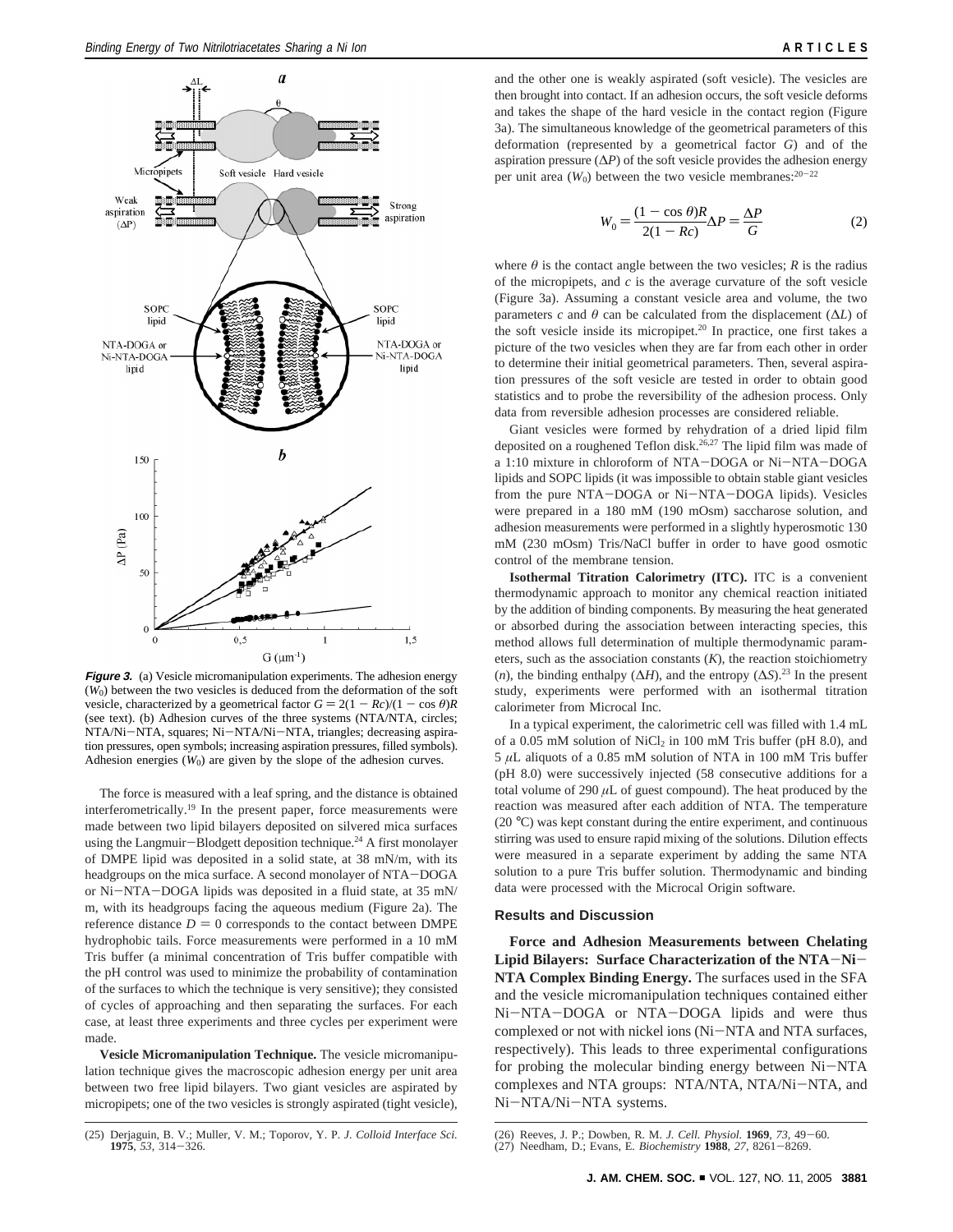**Table 1.** Average Adhesion Energies Deduced from Several SFA Experiments  $(E_0)$  and from Several Vesicle Micromanipulation Experiments  $(W<sub>0</sub>)<sup>a</sup>$ 

|                                          | $F_0/R$             | $F_{\rm e}/R$ | $F_{\text{neff}}/R$ | E۰                                                                                                 | W <sub>0</sub>                     |
|------------------------------------------|---------------------|---------------|---------------------|----------------------------------------------------------------------------------------------------|------------------------------------|
|                                          | (mN/m)              | (mN/m)        | (mN/m)              | (mJ/m <sup>2</sup> )                                                                               | $(\mu J/m^2)$                      |
| NTA/NTA<br>NTA/Ni-NTA<br>$Ni-NTA/Ni-NTA$ | $4 + 1$<br>$17 + 1$ |               |                     | $-1 \pm 1$ $12 \pm 1$ $11 \pm 2$ $1.8 \pm 0.3$<br>$9+1$ $13+2$ $2.1+0.3$<br>$7+1$ $24+2$ $3.8+0.3$ | $16 \pm 3$<br>$72 + 6$<br>$99 + 6$ |

 $a$  Effective separation force ( $F_{0 \text{eff}}/R$ ) is a corrected separation force, which takes into account the repulsive electrostatic interaction between the charged surfaces.

A typical result obtained for each experimental SFA configuration is given in Figure 2b. During the approaching phase, the three systems display similar features. Between 200 and 30 nm, no force is measured between the two surfaces. At 30 nm, a repulsive force sets in (inset in Figure 2b); this force is the electrostatic double-layer repulsion between two charged monolayers. In all cases, the decay length is 4 nm, which is close to the Debye length corresponding to a 10 mM Tris electrolyte. This electrostatic repulsion decreases when nickel ions are added to the monolayers (the charge is smaller when NTA groups are complexed with nickel ions). Below 8 nm, a steric repulsion is superposed on the electrostatic repulsion; this steric repulsion is due to the mobility of the headgroups that are linked to the hydrophobic tails through a flexible spacer.<sup>28</sup> The two monolayers come into contact at about 6 nm. As the zero reference distance is the one between the two DMPE monolayers on mica (as indicated in Figure 2a), this 6 nm distance corresponds to the thickness of two close-packed NTA-DOGA or Ni-NTA-DOGA hydrated monolayers. At the beginning of the separation process, there is no significant variation of the contact distance until, at a sufficient pulling force, the distance increases because of the stretching of the compressible parts of the lipid molecules (hydrophobic tails and flexible spacers). When the pulling force is equal to the adhesive force between the surfaces, which occurs when the distance increase is 2 nm, the two surfaces jump out of contact and end up far from each other (adhesive jump). Steric and electrostatic repulsive forces contribute to this pull-off force,  $F_0/R$ . To compare the different adhesive forces and to analyze them in terms of molecular bonds, one has to take into account the contribution of these repulsive forces. Since the adhesive jumps take place around 8 nm, the steric repulsion can be neglected. The force relevant to the contribution of the molecular bonds is thus an effective pull-off force,  $F_{0 \text{eff}}/R$ , corresponding to the pull-off force that would be measured in the absence of the electrostatic double-layer repulsion,  $F_e/R$ :

$$
\frac{F_{\text{oeff}}}{R} = \frac{F_0}{R} + \frac{F_e}{R}
$$
 (3)

where  $F_e/R$  is evaluated at the distance at which the adhesive jumps occur (Table 1).

The same three configurations have been studied with the vesicle micromanipulation technique. The adhesion curves are given in Figure 3b. These experiments directly provide adhesion energies and can be compared with the SFA results, where the effective pull-off force is proportional to the adhesion energy (eq 4 and Table 1).

Qualitatively, the same behavior was observed with SFA and vesicle micromanipulation techniques; increasing adhesion energies were respectively measured in the NTA/NTA, NTA/ Ni-NTA, and Ni-NTA/Ni-NTA systems. The higher adhesion energy in the NTA/Ni-NTA case, relative to the NTA/NTA one, proves that adding nickel ions forms new bonds between the two surfaces. These new bonds can only be chelation bonds between NTA groups from one surface and nickel ions from the other, thus forming NTA-Ni-NTA complexes. The Ni-NTA/Ni-NTA system displays the highest adhesion energy. This is surprising since two NTA groups complexed with a nickel ion are not expected to form together any type of bond and, therefore, should lead to weaker adhesion energies. It has indeed been shown that when NTA surfaces are fully complexed with nickel ions, the adhesion is small.<sup>5</sup> This shows that in the present case, a certain amount of Ni-NTA groups lose their nickel ion in a Tris buffer. The ability of Tris molecules to capture nickel ions may explain this loss of nickel. The complexation constant of Tris molecules to metal ions, in general, and to nickel ions, in particular, is weak, but it will give a substantial effect if, as is the case here, the number of Tris molecules is 5 orders of magnitude larger than that of NTA molecules in the vicinity of the surfaces. For NTA/Ni-NTA and Ni-NTA/Ni-NTA systems, we thus observe an adhesive behavior due to the combined effect of interactions between NTA groups (whose origin is discussed in the Supporting Information) and chelation bonds between Ni-NTA complexes and NTA groups. The fact that the Ni-NTA/Ni-NTA system displays the highest adhesion energy reveals that less than 50% of the Ni-NTA groups still have their nickel ion in a Tris buffer. Indeed, in the case of a low proportion of NTA groups complexed with nickel ions, the Ni-NTA/Ni-NTA configuration displays the most favorable combination of chelation bonds.

From the adhesion energies measured for the three systems and using Boltzmann statistics, one can deduce the molecular binding energy between Ni-NTA complexes and NTA groups.

We first have to emphasize two established results. (i) The interaction energy between two Ni-NTA groups is weak enough to be within the error bar and can thus be neglected.<sup>5</sup> (ii) A certain proportion of Ni-NTA groups lose their nickel ion in the Tris buffer, as mentioned above. Thus, when facing an NTA group, they establish an NTA/NTA interaction, and when facing a Ni-NTA group, they form a chelation bond. Let us call  $p_{Ni}$ the proportion of Ni-NTA groups that still have their nickel ion.

Using these hypotheses, one can write adhesion energies measured in the three cases as the sum of two contributions, the first one corresponding to NTA/NTA interactions and the second one to chelation bonds.

In the case of SFA experiments, since no flattening of the surfaces was observed at contact, adhesion energies  $(E_0)$  are related to the effective separation forces between the two surfaces through the Derjaguin, Muller, and Toporov (DMT) relation:25,29

$$
E_0 = \frac{F_{0\text{eff}}}{2\pi R} \tag{4}
$$

<sup>(28)</sup> Kuhl, T. L.; Leckband, D. E.; Lasic, D. D.; Israelachvili, J. N. *Biophys. J.*

**<sup>1994</sup>**, *<sup>66</sup>*, 1479-1488. (29) Maugis, D. *J. Colloid Interface Sci.* **<sup>1992</sup>**, *<sup>150</sup>*, 243-269.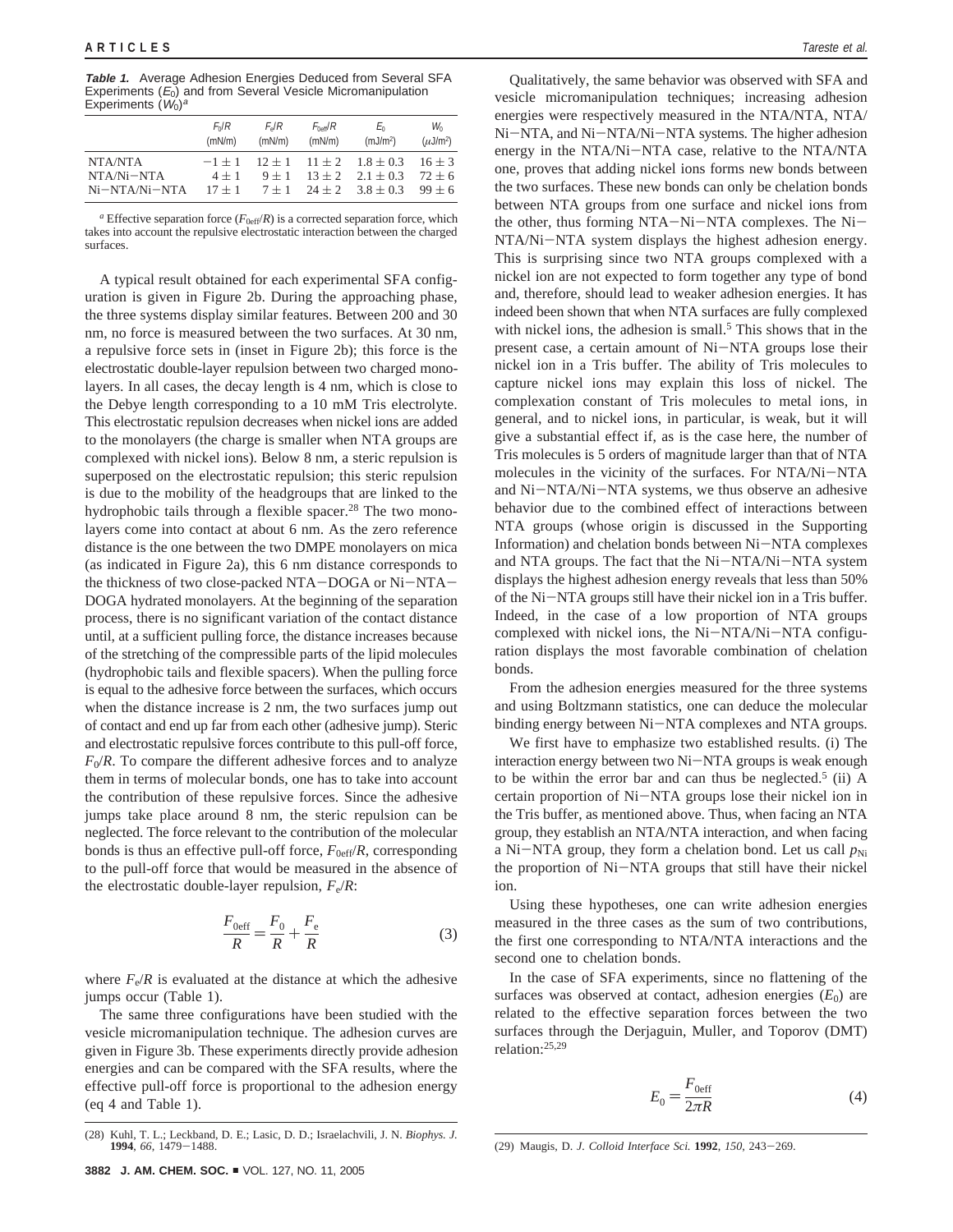These adhesion energies can be written as

$$
E_0(\text{NTA}/\text{NTA}) = E_{\text{NTA}} \tag{5}
$$

$$
E_0(\text{NTA/Ni} - \text{NTA}) = (1 - p_{\text{Ni}})E_{\text{NTA}} + p_{\text{Ni}}E_{\text{C}} \tag{6}
$$

$$
E_0(\text{Ni}-\text{NTA/Ni}-\text{NTA}) =
$$

$$
(1 - p_{\rm Ni})^2 E_{\rm NTA} + 2p_{\rm Ni}(1 - p_{\rm Ni})E_{\rm C} \tag{7}
$$

where  $E_C$  is equal to the adhesion energy that would be measured in the NTA/Ni-NTA case in a situation where all of the Ni-NTA groups still have their nickel ion.

Since each NTA group has one chelating site that can be either bound or unbound,  $E_C$  can be related to the microscopic binding energy  $(e_C)$  between one NTA group and one Ni $-NTA$ group by Boltzmann statistics:

$$
E_{\rm C} = \Sigma_{\rm NTA} \frac{e_{\rm C}}{1 + \exp(-e_{\rm C})}
$$
 (8)

where  $E_C$  and  $e_C$  are in  $k_B T$  units, and where  $\Sigma_{NTA}$  is the surface density of chelating sites within their monolayer (from monolayer compression isotherms:  $\Sigma_{NTA} = 1.89$  molecules $\cdot$ nm<sup>-2</sup>).

Using eqs  $5-8$  and  $E_0$  values given in Table 1, one can thus determine simultaneously  $p_{Ni}$  and  $e_{C}$ :

$$
p_{\text{Ni}} = 0.15 \pm 0.05
$$
 and  $e_C = 2.0 \pm 0.5$ ,  $k_B T =$   
1.3 ± 0.3 kcal/mol

For vesicle micromanipulation experiments, one has to take the SOPC/SOPC interaction into account. This contribution, which is due to the van der Waals forces, has been evaluated in a separate experiment (adhesion measurement between two SOPC vesicles under the same experimental conditions; data not shown).

The adhesion energies  $(W_0)$  can be written as

$$
W_0(\text{NTA}/\text{NTA}) - W_0(\text{SOPC}/\text{SOPC}) = W_{\text{NTA}} \tag{9}
$$

$$
W_0(\text{NTA/Ni}-\text{NTA}) - W_0(\text{SOPC/SOPC}) =
$$
  

$$
(1 - p_{\text{Ni}})W_{\text{NTA}} + p_{\text{Ni}}W_{\text{C}} \quad (10)
$$

$$
W_0(\text{Ni}-\text{NTA/Ni}-\text{NTA}) - W_0(\text{SOPC/SOPC}) =
$$

$$
(1 - p_{\text{Ni}})^2 W_{\text{NTA}} + 2p_{\text{Ni}}(1 - p_{\text{Ni}})W_{\text{C}} \quad (11)
$$

NTA-DOGA and Ni-NTA-DOGA lipids freely diffuse within the membrane of SOPC vesicles and are recruited into the contact region between the two vesicles. This leads to an enrichment of adhesion sites in the contact zone. A microcanonical description taking this enrichment into account has been developed and experimentally tested.<sup>30</sup> In the case of our systems, this leads to the relation

$$
W_{\rm C} = \frac{1}{10} \Sigma_{\rm NTA} \left( \frac{\exp(e_{\rm C}) - 1}{2} \right) k_{\rm B} T \tag{12}
$$

where the factor  $\frac{1}{10}$  corresponds to the surface fraction actually covered by NTA groups (here,  $\Sigma_{NTA} = 0.12$  molecules $\cdot$ nm<sup>-2</sup>). Using eqs  $9-12$  and  $W_0$  values given in Table 1, we deduce

$$
p_{\text{Ni}} = 0.25 \pm 0.10
$$
 and  $e_C = 2.5 \pm 0.5$ ,  $k_B T =$ 

 $1.6 \pm 0.3$  kcal/mol

SFA and vesicle micromanipulation techniques give the same results. This validates the statistical approach and the use of both types of direct measurements. They both show that two NTA groups grafted on surfaces and facing each other can bind by sharing a nickel ion. This result has been suspected for a long time;<sup>31</sup> here, we prove it unambiguously and quantify the energy of the NTA-Ni-NTA bond.

**Isothermal Titration Calorimetry: A Bulk Determination of Ni**-**NTA and NTA**-**Ni**-**NTA Complexes Binding Energies.** Complementary microcalorimetry experiments have been performed to characterize the association in volume between one nickel ion and two NTA molecules and have compared it to results obtained with chelating lipid bilayers.

In a typical ITC experiment, the titration of a  $NiCl<sub>2</sub>$  solution was carried out with an NTA solution. Since nickel ions were in excess at the beginning of the titration and since adhesion experiments between chelating lipid bilayers showed that a Ni-NTA complex can bind a NTA molecule, complexation reactions occurred according to the following sequential pathway:

$$
Ni + NTA \leftrightharpoons Ni-NTA (K_1, e_1)
$$
 (13)

$$
Ni-NTA + NTA \Leftrightarrow NTA - Ni-NTA (K_2, e_2) \quad (14)
$$

where  $K_i$  and  $e_i$  correspond, respectively, to the association constant and the binding energy of the reaction *i*. In this model,  $e_1$  is the chelating energy of a nickel ion by an NTA group, and  $e_2$  represents the binding energy of two NTA groups sharing a nickel ion, that is, the one measured in the previous section. Figure 4 displays the final experimental binding isotherm corresponding to the association of nickel ions and NTA molecules. The ITC fitting curve was obtained using a sequential binding site model (two binding sites), which gives access to both association constants,  $K_1$  and  $K_2$ , and both binding energies,  $e_1$  and  $e_2$  (Table 2). We find that  $e_2$  is 1.4 kcal/mol, which corresponds exactly to the one measured with SFA and vesicle micromanipulation experiments for NTA groups grafted on surfaces, and that  $e_1$  is 6.5 kcal/mol. The corresponding dissociation constant  $(K_{D1})$  of the Ni-NTA complex is in perfect agreement with the one previously measured on surfaces by impedance spectroscopy on thio-NTA monolayers and in bulk by fluorescence quenching or isothermal titration calorimetry.<sup>32</sup>

The success of this model confirms a posteriori the formation of both Ni-NTA and NTA-Ni-NTA complexes. It furthermore shows that the binding energy of the ternary NTA-Ni-NTA complex is about five times weaker than that of the binary Ni-NTA complex. We can assume that in the ternary complex, each NTA moiety binds the nickel ion through three bonds, whereas in the Ni-NTA complex, the nickel ion is trapped by the quadridentate NTA ligand in a cage structure fashion. The difference between the measured thermodynamic values  $e_1$  and *e*<sup>2</sup> thus reflects the stabilization effect of the NTA cage.

<sup>(30)</sup> Pincet, F.; Perez, E.; Loudet, J. C.; Lebeau, L. *Phys. Re*V*. Lett.* **<sup>2001</sup>**, *<sup>8717</sup>*, <sup>178101</sup>-178104.

<sup>(31)</sup> Schwarzenbach, G.; Biedermann, W. *Hel*V*. Chim. Acta* **<sup>1948</sup>**, *<sup>31</sup>*, 331- 340.

<sup>(32)</sup> Stora, T.; Hovius, R.; Dienes, Z.; Pachoud, M.; Vogel, H. *Langmuir* **<sup>1997</sup>**, *<sup>13</sup>*, 5211-5214.